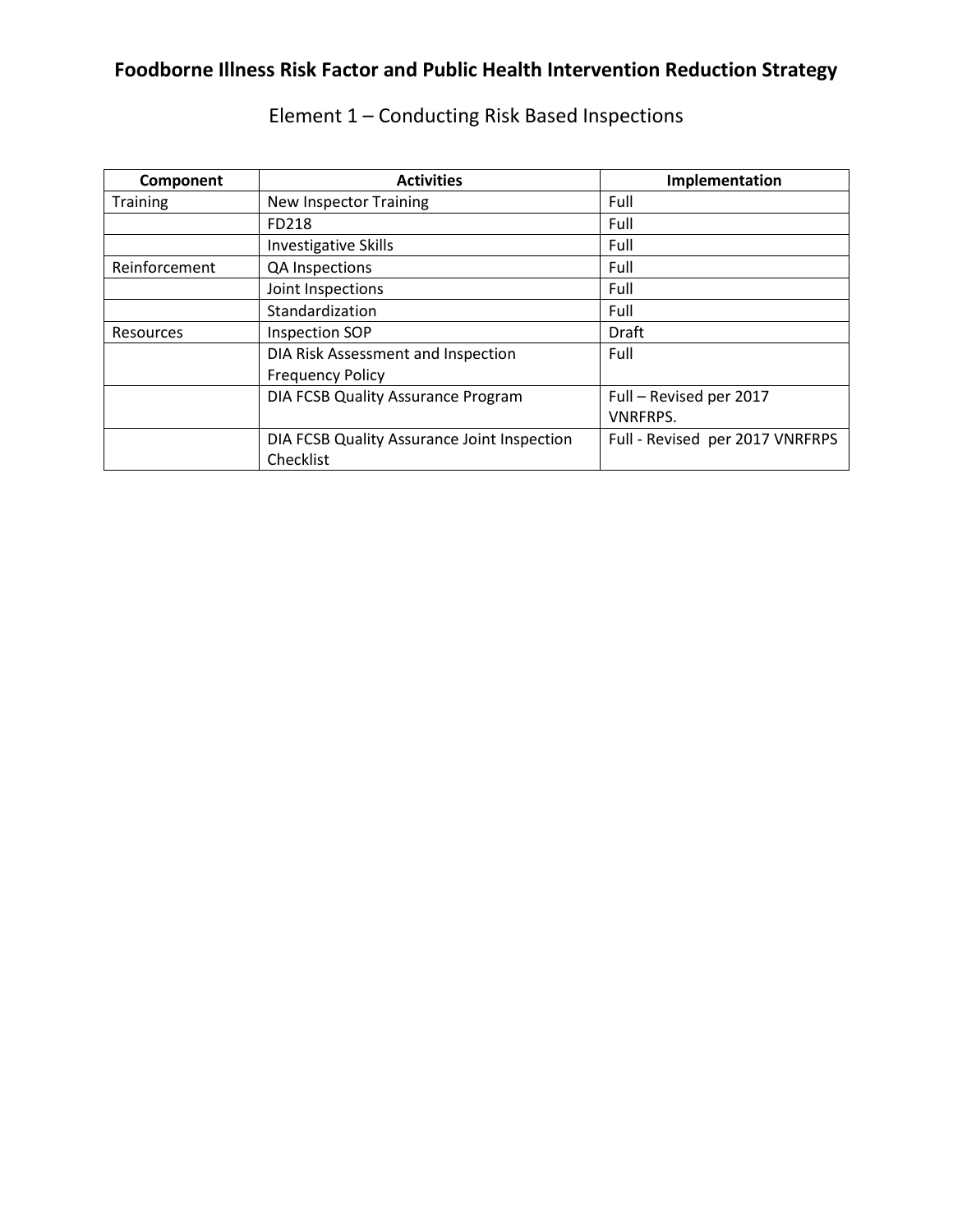|  |  | Element 2 - Inspection Educational Methods and Long Term Corrections |  |  |  |  |
|--|--|----------------------------------------------------------------------|--|--|--|--|
|--|--|----------------------------------------------------------------------|--|--|--|--|

| Component        | <b>Activities</b>                                                | Implementation                   |
|------------------|------------------------------------------------------------------|----------------------------------|
| <b>Training</b>  | <b>New Inspector Training</b>                                    | Full                             |
|                  | <b>Crucial Conversations</b>                                     | Full                             |
|                  | DIA FSIO Training Plan                                           | Full                             |
| Reinforcement    | QA Joint Inspections                                             | Full                             |
|                  | Joint Inspections                                                | Full                             |
|                  | USA Food Safety - Long-Term correction<br>documentation reminder | Full                             |
| <b>Resources</b> | DIA FCSB Quality Assurance Program and<br>Checklist              | Full                             |
|                  | DIA FSIO Training Plan                                           | Full                             |
|                  | DIA Enforcement Policy and Work Instructions                     | Full                             |
|                  | DIA Retail Inspection SOP                                        | Partial - Draft                  |
|                  | Long Term Compliance Strategies                                  | Partial - CFPM Strategy          |
|                  |                                                                  | Developed. Risk Control Plans    |
|                  |                                                                  | implemented. Additional          |
|                  |                                                                  | compliance strategies need to be |
|                  |                                                                  | developed and populated in a     |
|                  |                                                                  | strategy warehouse.              |
|                  | FoodSHIELD Compliance Strategy Warehouse                         | Partial- Concept developed-      |
|                  |                                                                  | need to Started                  |
|                  | Food Safety Task Force Website                                   | Full - Updates required          |
|                  | FoodSHIELD Mobile App                                            | Partial - App is active, needs   |
|                  |                                                                  | additional work and training to  |
|                  |                                                                  | prove effective                  |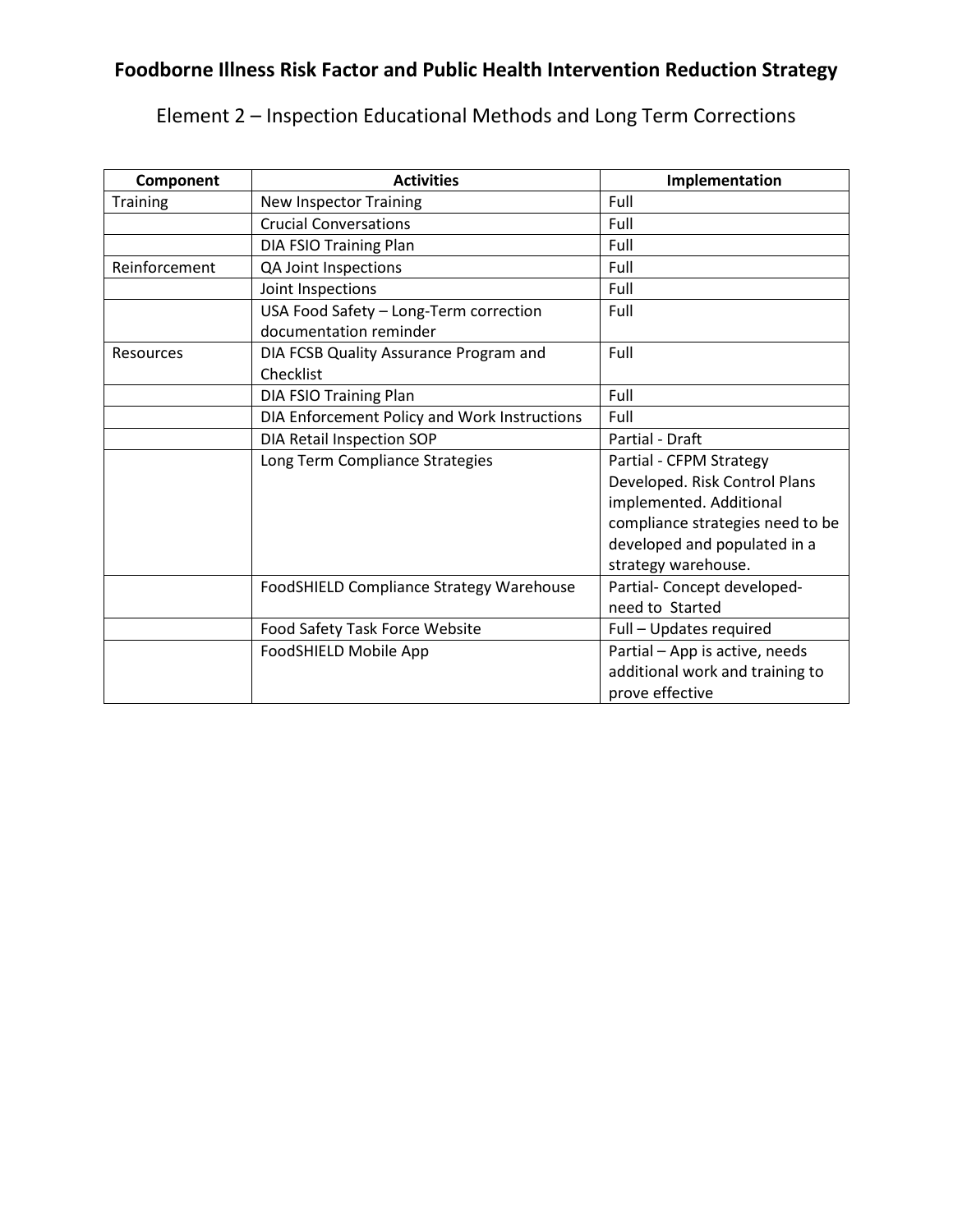| Component       | <b>Activities</b>                  | Implementation                    |
|-----------------|------------------------------------|-----------------------------------|
| <b>Training</b> | <b>New Inspector Training</b>      | Full                              |
|                 | <b>Guidance Document Training</b>  | Full                              |
| Reinforcement   | QA Joint Inspections               | Full                              |
|                 | Joint Inspections                  | Full                              |
|                 | <b>USA Food Safety Auto Select</b> | Full                              |
| Resources       | <b>USA Food Safety Guidance</b>    | Partial-report is available. Data |
|                 | <b>Document Management Report</b>  | analysis incomplete               |
|                 | <b>Guidance Document Training</b>  | Full                              |
|                 | <b>Materials</b>                   |                                   |
|                 | <b>Guidance Document Kits</b>      | Full                              |
|                 | <b>DIA FCSB Quality Assurance</b>  | Full                              |
|                 | Program and Checklist              |                                   |

## Element 3 – Targeted Guidance Documents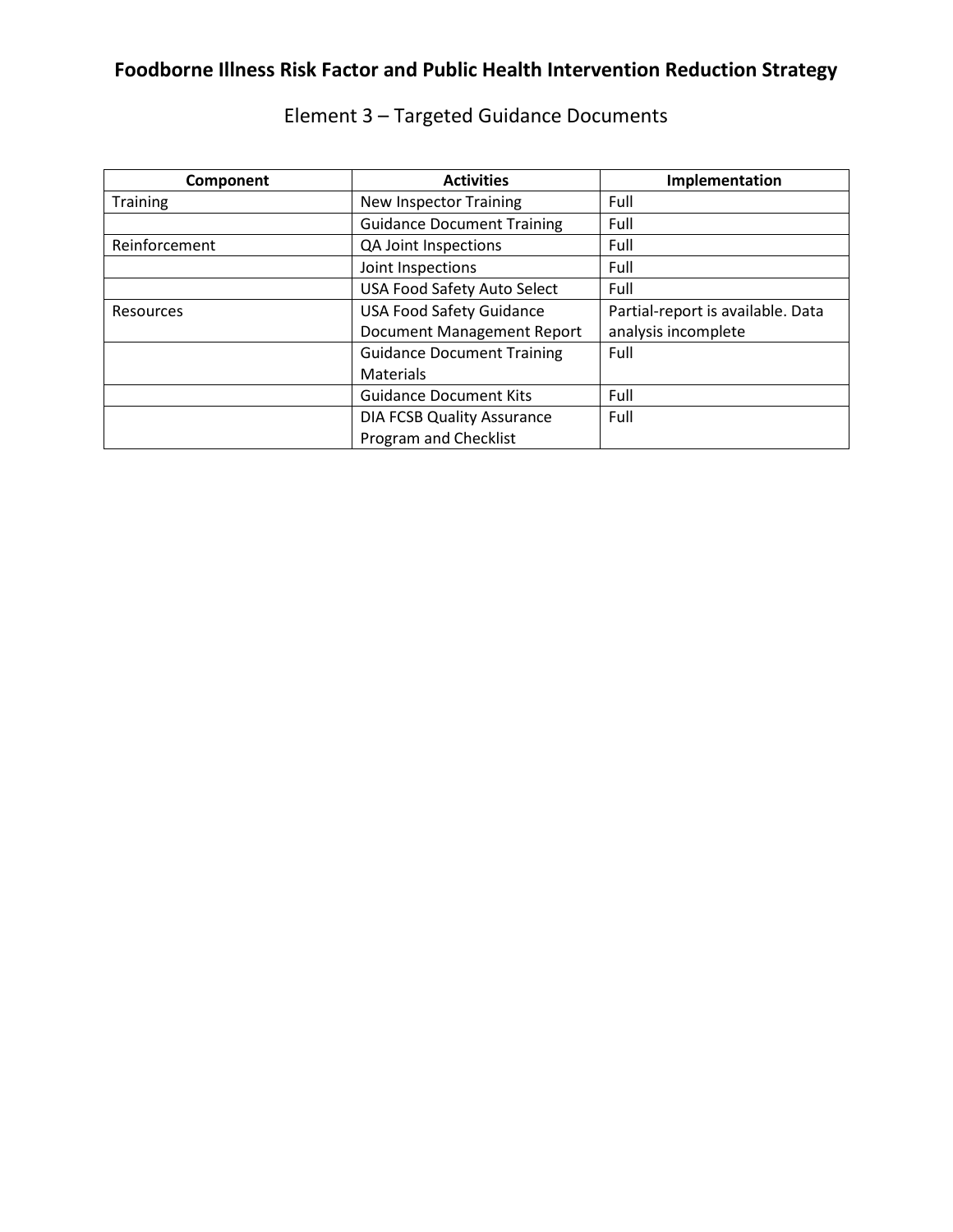#### Activity **Industry Segment** | Audience | Implementation Status Iowa Food Safety and Protection Task Force All **Task Force Membership** Full Speaking Engagements All **Industry, Community** Full Industry Segment Risk Factor Study Retail Stores | Iowa Grocery Industry Association  $Full -$ 2015 Study - Complete 2017 Study - Complete Restaurants Iowa Restaurant Association Full – 2015 Study – Complete 2017 Study - Complete Schools Iowa Department of Education Nutrition Bureau Partial-2015 Study – Complete 2017 Study - Developed not delivered Iowa State University Extension Partial - Developed not delivered Assisted Living **Assisted Living Association** | Partial - Developed not delivered Nutrition Programs | Iowa Dept. on Aging | Partial - Developed not delivered Brand/Corporation Risk Factor Study All and Industry and Industry and Industry Complete – Software capabilities complete Retail Stores Fareway Retail Stores Fareway Hy-Vee Not started Wal-Mart Not started Restaurants | McDonalds | Complete Pizza Hut Not started Pizza Ranch Not started Wendy's **Not started** Applebee's **Not started** Texas Roadhouse | Not started Culvers Not started Olive Garden Not started Burger King Not started Additional Brands Not started Hardee's Convenience Stores | Casey's | Not started Kum & Go Not started Kwik Star Not started Resources Food Safety Task Force Website Active VNRFRPS 7 Active

Worksheet

### Element 4 – Partnership with Industry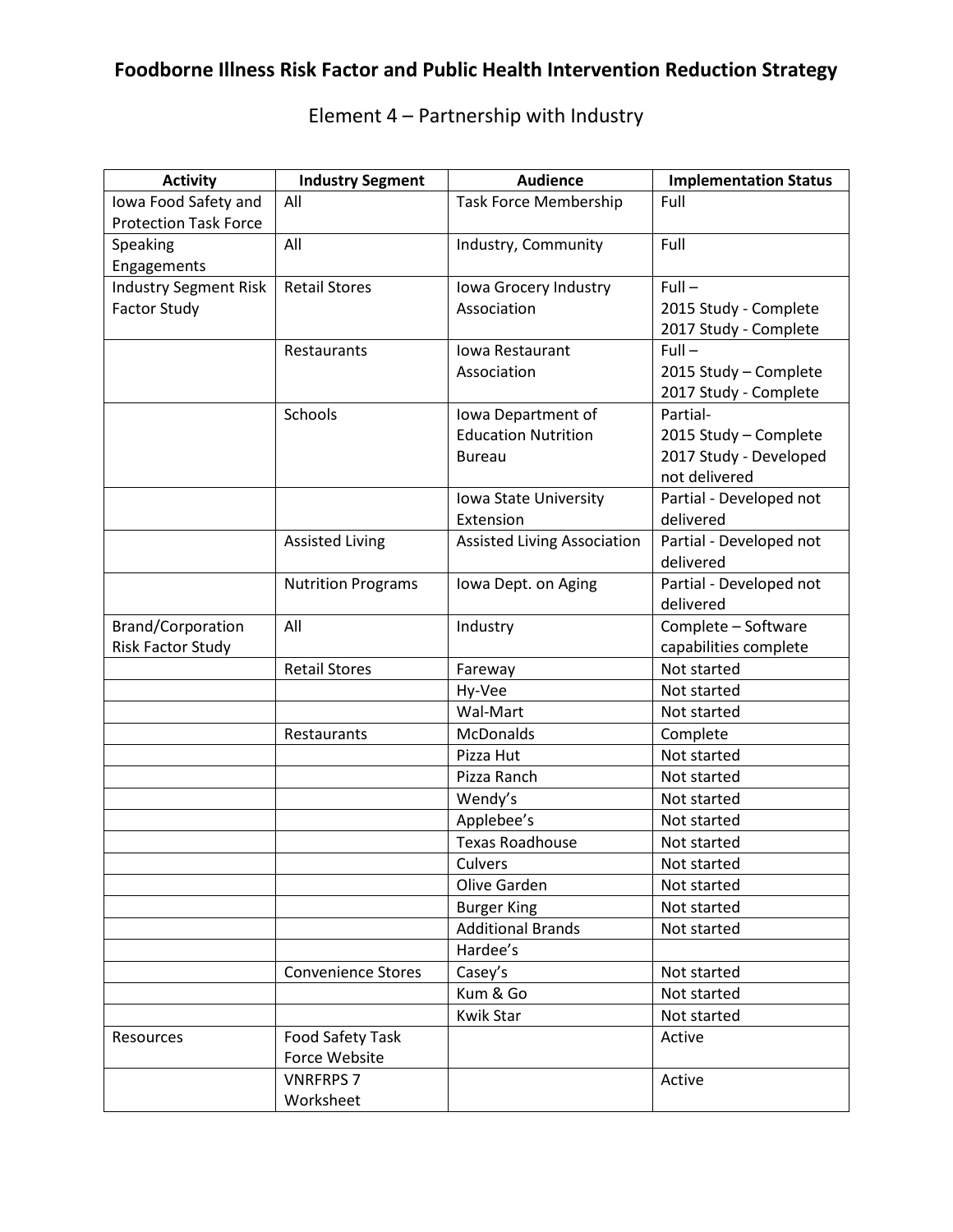Element 4 – Partnership with Industry

| <b>USA Food Safety</b> | Active   |
|------------------------|----------|
| Dashboard              |          |
| Risk Factor Study      | Complete |
| Speaker remittance     | Complete |
| form                   |          |